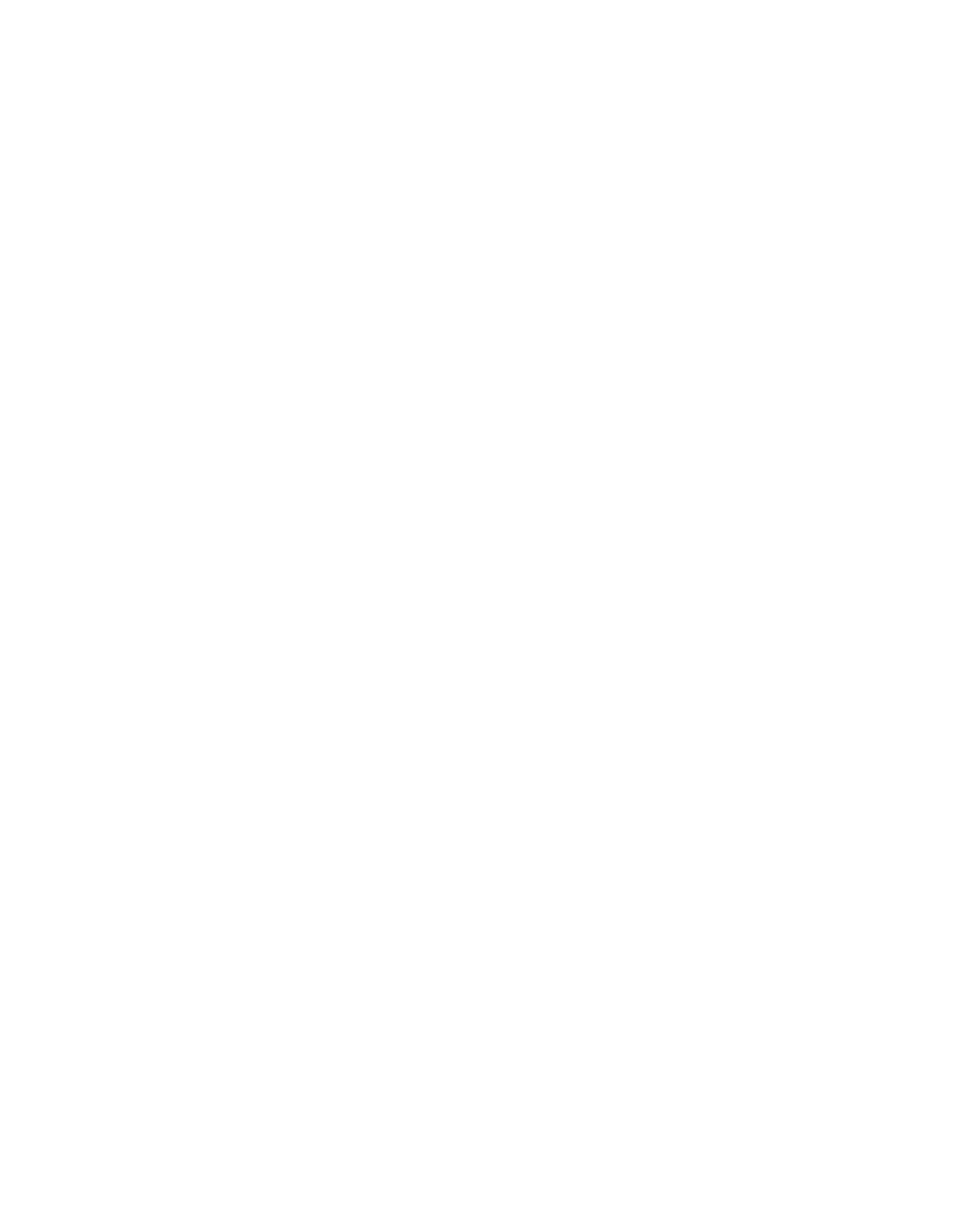# **BILL 9**

## 2018

# **PROTECTING CHOICE FOR WOMEN ACCESSING HEALTH CARE ACT**

*(Assented to , 2018)* 

# *Table of Contents*

- **1** Definitions
- **2** Activities restricted in access zone
- **3** No recording in access zone
- **4** No distribution of recording
- **5** No harassment
- **6** Access zone facility
- **7** Access zone residence of physician or service provider
- **8** Access zone physician's office
- **9** Notice
- **10** Damages
- **11** Injunction
- **12** Arrest
- **13** Offences and penalties
- **14** Plan, document as evidence
- **15** Regulations

HER MAJESTY, by and with the advice and consent of the Legislative Assembly of Alberta, enacts as follows:

## **Definitions**

- **1** In this Act,
	- (a) "abortion services" means lawful medical services or services within the practice of pharmacy provided for the termination of pregnancy;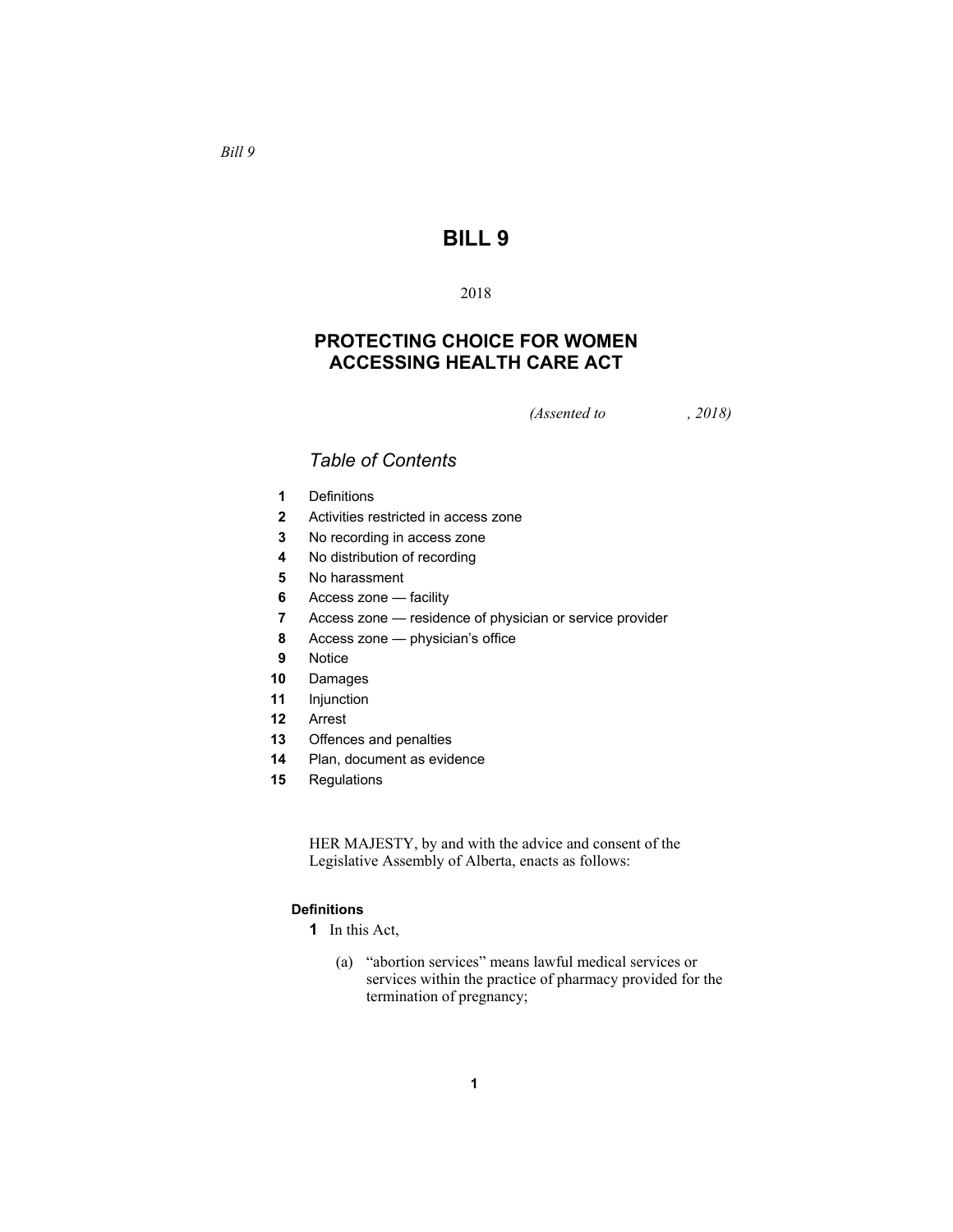- (b) "access zone" means a zone established under section 6, 7 or 8, as the case may be;
- (c) "distribute" means, when used in reference to a recording, knowingly publish, transmit, sell, advertise or otherwise make the recording available to a person other than the person in the recording;
- (d) "facility" means
	- (i) a hospital,
	- (ii) a clinic,
	- (iii) a pharmacy, or
	- (iv) premises specified or described in the regulations

in which abortion services are provided;

- (e) "interference" means an act of
	- (i) advising or persuading, or attempting to advise or persuade, another person to refrain from accessing abortion services,
	- (ii) advising or persuading, or attempting to advise or persuade, a physician who provides abortion services or a service provider to refrain from providing, or facilitating the provision of, abortion services, or
	- (iii) informing or attempting to inform another person concerning issues related to abortion services, by any means, including graphic, verbal or written means or the use or display of models or representations;
- (f) "parcel of land" means a parcel of land as defined in section 616 of the *Municipal Government Act*;
- (g) "patient" means a person who is in an access zone in the course of accessing abortion services and includes any other person, other than a physician who provides abortion services or a service provider, accompanying him or her;
- (h) "practice of pharmacy" means the practice of pharmacy as defined in the *Pharmacy and Drug Act*;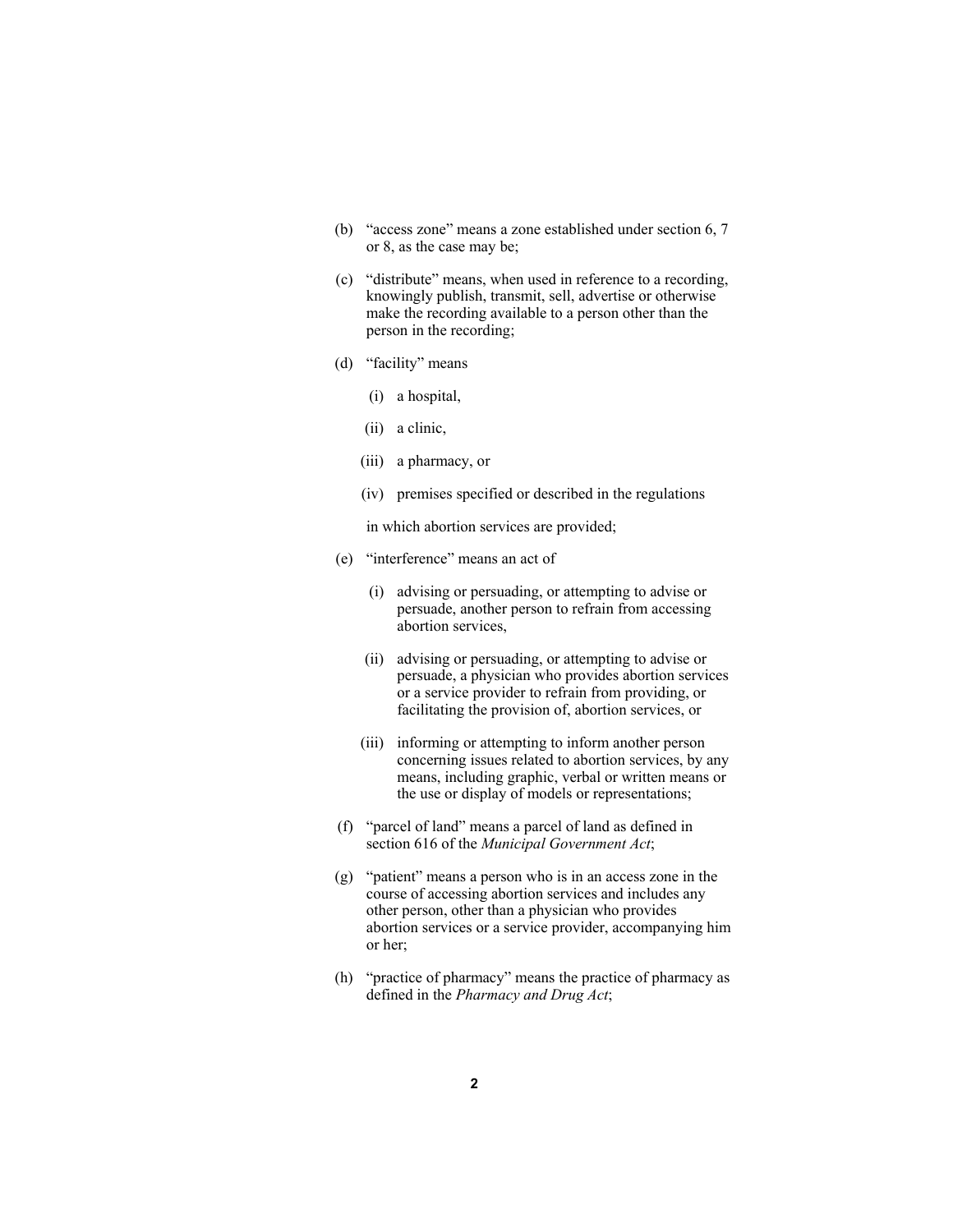- (i) "protest" means an act of disapproval or attempted act of disapproval, concerning issues related to abortion services, by any means, including graphic, verbal or written means or the use or display of models or representations;
- (j) "residence" means the usual place where a person makes his or her home;
- (k) "service provider" means a person, other than a physician, who provides, or facilitates the provision of, abortion services.

#### **Activities restricted in access zone**

**2(1)** Subject to subsections (2) and (3), a person shall not do any of the following while in an access zone:

- (a) engage in interference;
- (b) engage in protest;
- (c) continuously or repeatedly observe
	- (i) a patient, a physician who provides abortion services or a service provider,
	- (ii) a residence of a physician who provides abortion services or of a service provider, or
	- (iii) a building in which abortion services are provided or facilitated;
- (d) request that
	- (i) a patient refrain from accessing abortion services, or
	- (ii) a physician or a service provider refrain from providing, or facilitating the provision of, abortion services,

as the case may be;

 (e) physically impede or attempt to impede the passage of a patient, a physician who provides abortion services or a service provider;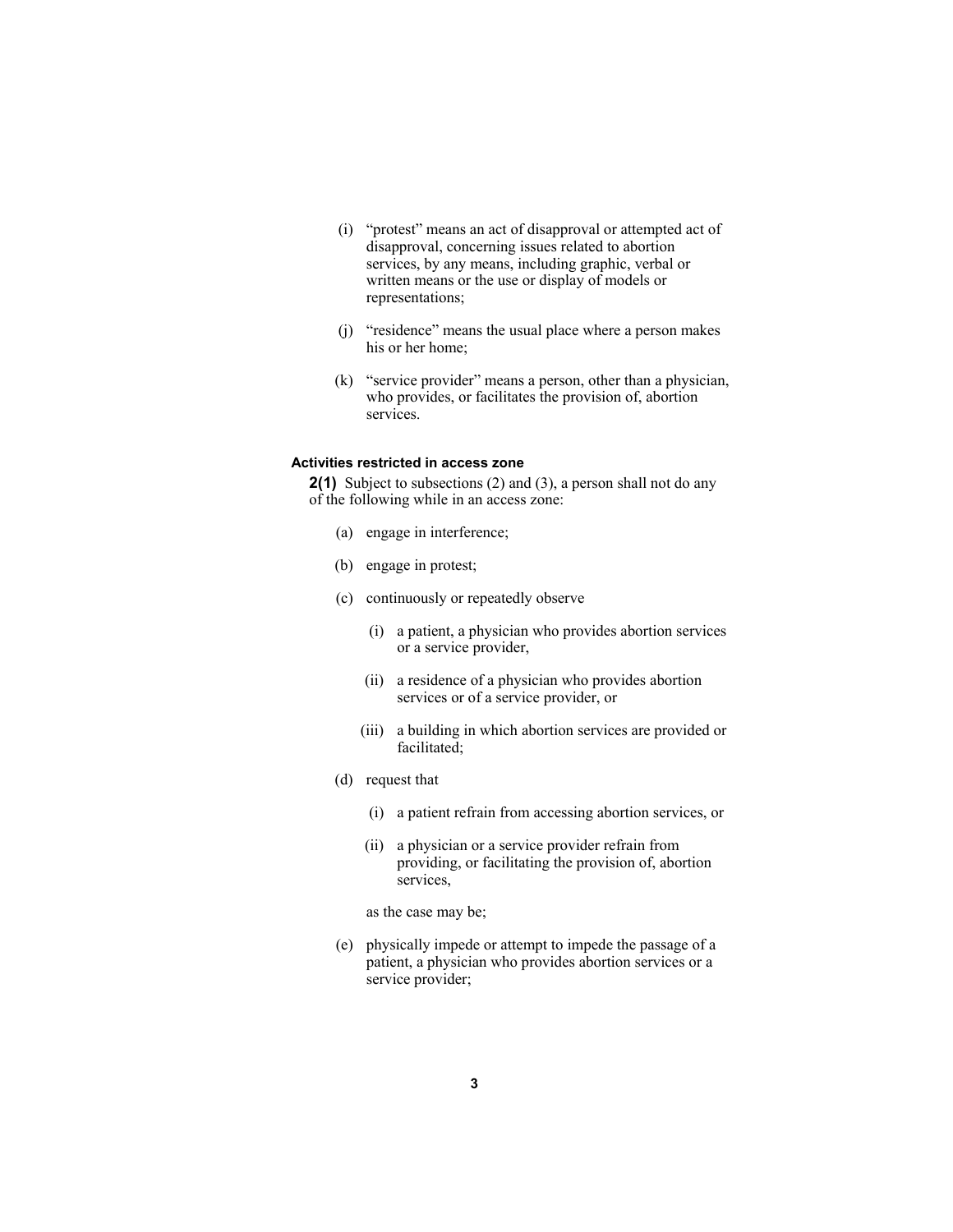(f) intimidate or attempt to intimidate a patient, a physician who provides abortion services or a service provider.

**(2)** Subsection (1) does not apply to a police officer carrying out his or her duties.

**(3)** Subsection (1)(a) does not apply to a person who, at the time of the alleged contravention, was acting as

- (a) a patient,
- (b) a physician who provides abortion services, or
- (c) a service provider.

#### **No recording in access zone**

**3(1)** Subject to subsection (2), a person shall not photograph, film, videotape, sketch or make any other type of audio, visual or audiovisual recording of a patient, a physician who provides abortion services or a service provider while the patient, physician or service provider is in an access zone, unless the patient, physician or service provider consents to the recording.

**(2)** Subsection (1) does not apply to

- (a) an owner or operator of a facility or an office that is the subject of an access zone if the owner or operator or any person acting on their behalf photographs, films, videotapes or makes any other type of audio, visual or audiovisual recording for the purposes of ensuring the security of the facility or office or the safety of the facility or office staff, patients or the public, or
- (b) a police officer carrying out his or her duties.

#### **No distribution of recording**

**4** A person shall not distribute a photograph, film, videotape, sketch or any other audio, visual or audiovisual recording made of a patient, a physician who provides abortion services or a service provider while the patient, physician or service provider was in an access zone, where the distribution is for the purpose of

 (a) dissuading another person from accessing abortion services,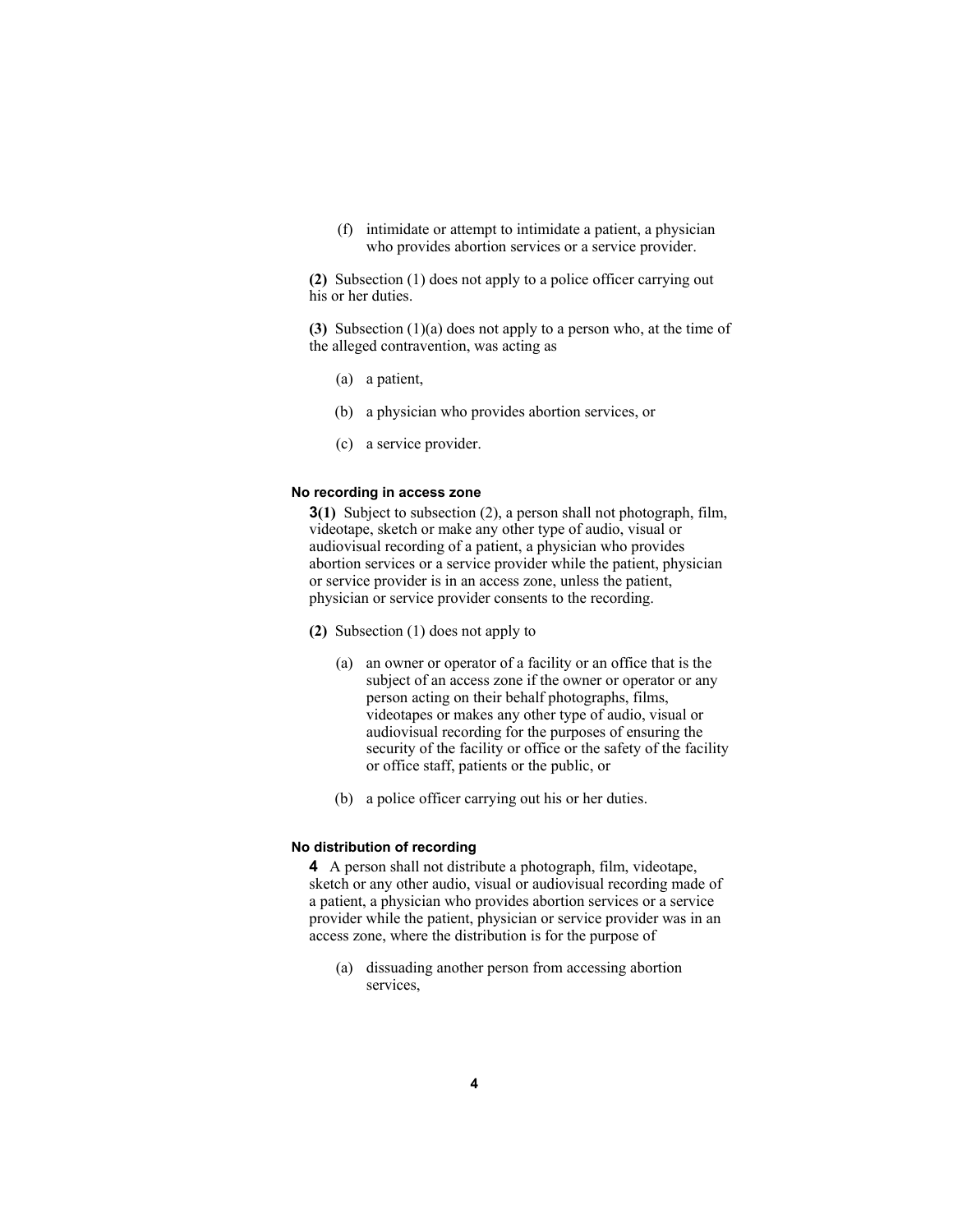- (b) dissuading a physician who provides abortion services or a service provider from providing, or facilitating the provision of, abortion services, or
- (c) dissuading another person from becoming a physician who provides abortion services or a service provider.

#### **No harassment**

**5(1)** A person shall not do any of the following for the purpose of dissuading a physician who provides abortion services or a service provider from providing, or facilitating the provision of, abortion services or for the purpose of dissuading another person from becoming a physician who provides abortion services or a service provider:

- (a) repeatedly approach, accompany or follow another person;
- (b) continuously or repeatedly observe another person, the residence of another person, the office of a physician who provides abortion services or a building in which abortion services are provided or facilitated;
- (c) persistently request that another person refrain from providing, or facilitating the provision of, abortion services;
- (d) engage in threatening conduct directed at another person.

**(2)** A person shall not repeatedly communicate by telephone, mail, facsimile or electronic means with another person without his or her consent for the purpose of

- (a) dissuading a physician who provides abortion services or a service provider from providing, or facilitating the provision of, abortion services, or
- (b) dissuading a person from becoming a physician who provides abortion services or a service provider.

#### **Access zone — facility**

**6(1)** An access zone is established for every facility or class of facility specified, described or otherwise identified in the regulations.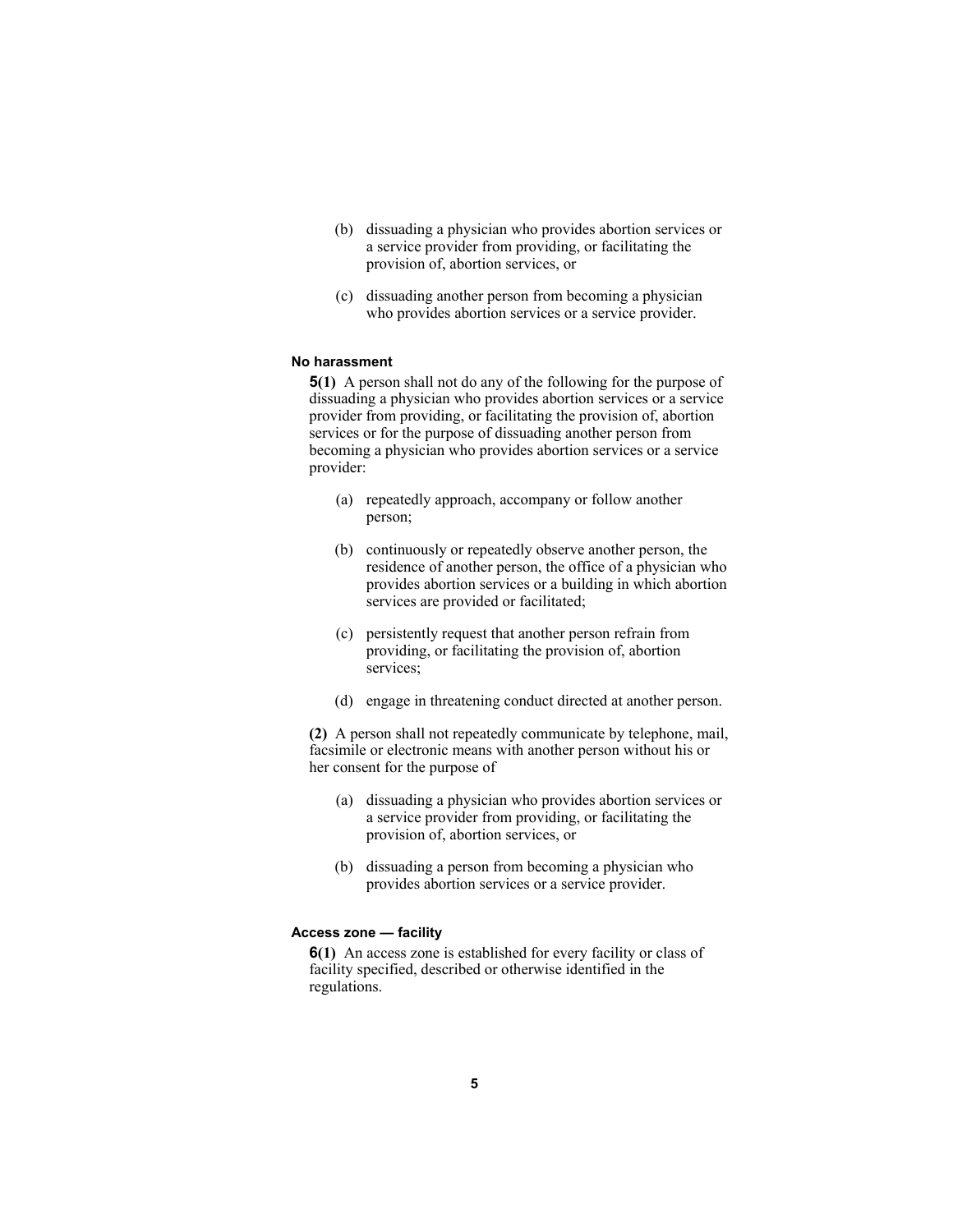**(2)** Subject to subsection (3) and the regulations, an access zone established under subsection (1) includes the parcel of land on which the facility is located and an area that extends a distance of 50 metres from the boundaries of the parcel of land on which the facility is located.

**(3)** An access zone established under subsection (1) does not include the following:

- (a) private property outside the parcel of land on which the facility is located, other than private property that the owner or operator of the facility owns or has an exclusive right to use or occupy;
- (b) any portion of the parcel of land on which the facility is located that a person other than the owner or operator of the facility has an exclusive right to use or occupy;
- (c) if the facility is located in a unit described in a condominium plan under the *Condominium Property Act*,
	- (i) any unit that is described in the condominium plan that a person other than the owner or operator of the facility owns or has an exclusive right to use or occupy, or
	- (ii) any area of the common property that is described in the condominium plan that a person other than the owner or operator of the facility has an exclusive right to use or occupy.
- **(4)** The Lieutenant Governor in Council may make regulations
	- (a) specifying, describing or otherwise identifying facilities or classes of facilities to which an access zone established under subsection (1) applies;
	- (b) decreasing the dimensions of an access zone set out in subsection (2) in respect of a facility or a class of facilities;
	- (c) providing for access zones of different dimensions for different facilities or classes of facilities.

**(5)** A regulation may be made under subsection (4)(a) only if the Lieutenant Governor in Council is of the opinion that activities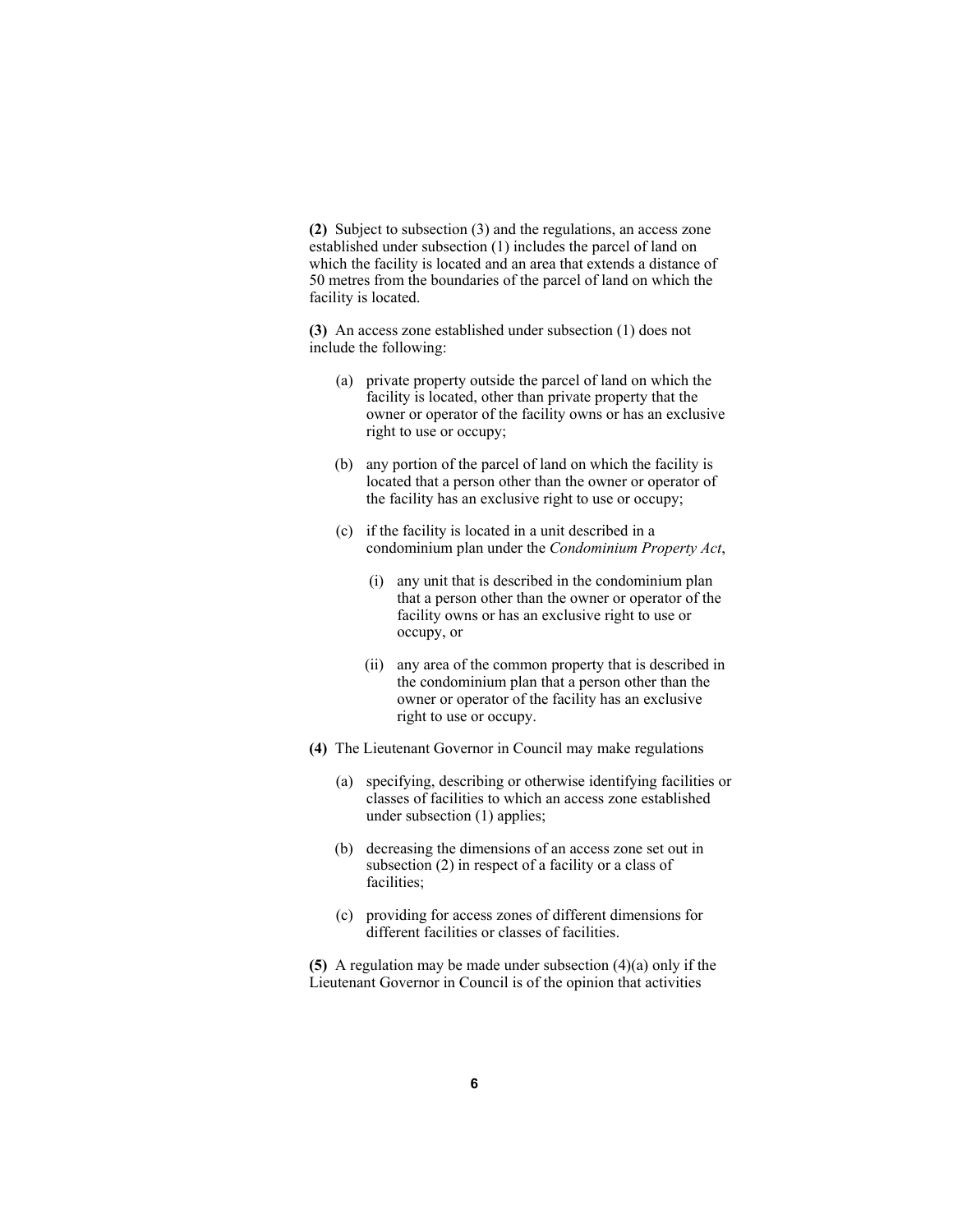referred to in this Act are being engaged in, and that the activities adversely affect access to, or the provision of, abortion services.

#### **Access zone — residence of physician or service provider**

**7(1)** The Lieutenant Governor in Council may by regulation establish an access zone for the residence of a physician who provides abortion services or for the residences of a class of physicians who provide abortion services.

**(2)** The Lieutenant Governor in Council may by regulation establish an access zone for the residence of a service provider or for the residences of a class of service providers.

**(3)** Subject to subsection (4), an access zone established under subsection (1) or (2) includes the parcel of land on which the residence is located and an area that extends, as provided in the regulations, a distance not exceeding 160 metres from the boundaries of the parcel of land on which the residence is located.

**(4)** An access zone established under subsection (1) or (2) does not include the following:

- (a) private property outside the parcel of land on which the residence is located, other than private property that the physician or service provider owns or has an exclusive right to use or occupy;
- (b) any portion of the parcel of land on which the residence is located that a person other than the physician or service provider has an exclusive right to use or occupy;
- (c) if the residence is located in a unit described in a condominium plan under the *Condominium Property Act*,
	- (i) any unit that is described in the condominium plan that a person other than the physician or service provider owns or has an exclusive right to use or occupy, or
	- (ii) any area of the common property that is described in the condominium plan that a person other than the physician or service provider has an exclusive right to use or occupy.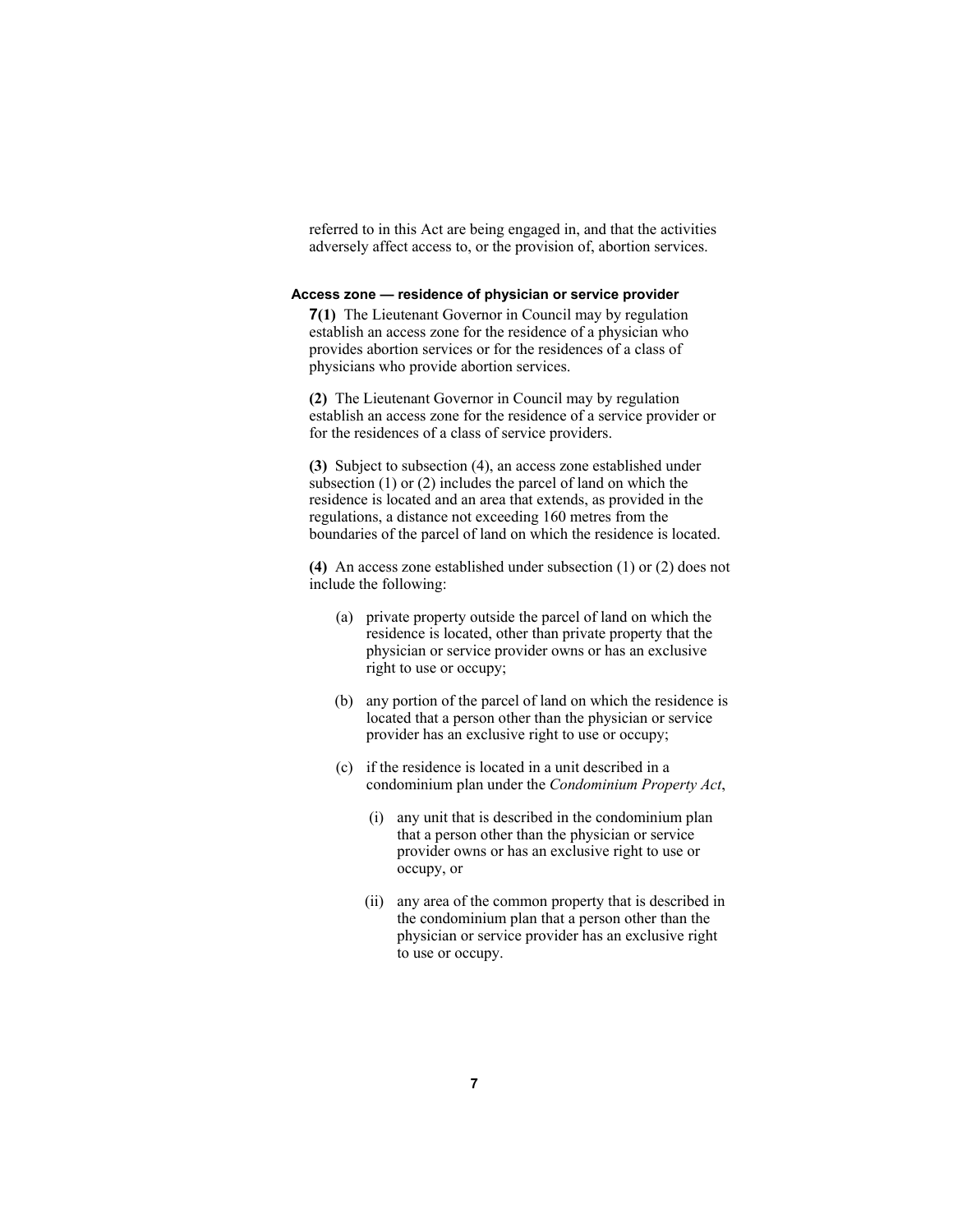**(5)** A regulation referred to in subsection (1) or (2) may establish access zones with different dimensions for different residences or for the residences of different classes of physicians or service providers.

**(6)** A regulation may be made under subsection (1) or (2) only if the Lieutenant Governor in Council is of the opinion that activities referred to in this Act are being engaged in, and that the activities adversely affect access to, or the provision of, abortion services.

#### **Access zone — physician's office**

**8(1)** The Lieutenant Governor in Council may by regulation establish an access zone for the office of a physician who provides abortion services or for the offices of a class of physicians who provide abortion services.

**(2)** Subject to subsection (3), an access zone established under subsection (1) includes the parcel of land on which the office is located and an area that extends, as provided in the regulations, a distance not exceeding 20 metres from the boundaries of the parcel of land on which the office is located.

**(3)** An access zone established under subsection (1) does not include the following:

- (a) private property outside the parcel of land on which the office is located, other than private property that the physician owns or has an exclusive right to use or occupy;
- (b) any portion of the parcel of land on which the office is located that a person other than the physician has an exclusive right to use or occupy;
- (c) if the office is located in a unit described in a condominium plan under the *Condominium Property Act*,
	- (i) any unit that is described in the condominium plan that a person other than the physician owns or has an exclusive right to use or occupy, or
	- (ii) any area of the common property that is described in the condominium plan that a person other than the physician has an exclusive right to use or occupy.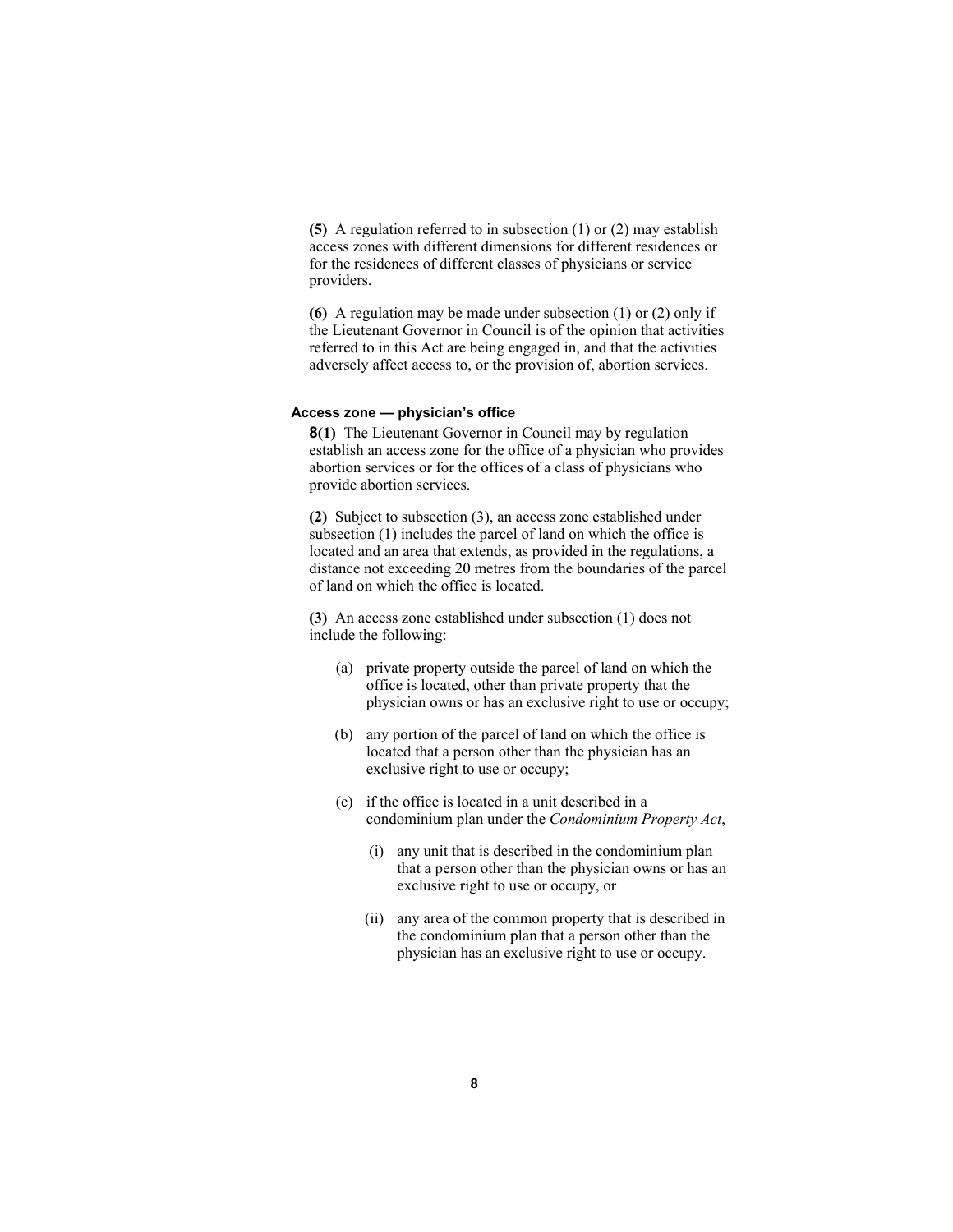**(4)** A regulation referred to in subsection (1) may establish access zones with different dimensions for different offices or for the offices of different classes of physicians.

**(5)** A regulation may be made under subsection (1) only if the Lieutenant Governor in Council is of the opinion that activities referred to in this Act are being engaged in, and that the activities adversely affect access to, or the provision of, abortion services.

#### **Notice**

**9** No person may be convicted of contravening section 2(1) or 3(1) unless the person knew, or at any time before the contravention was given notice of, the location of the access zone.

#### **Damages**

**10** A person who suffers loss as a result of a contravention of or failure to comply with this Act by another person may recover damages from the other person for the loss.

#### **Injunction**

**11(1)** On application by a person, including the Attorney General, the Court of Queen's Bench may grant an injunction to restrain another person from contravening a provision of this Act.

**(2)** An injunction may be granted under subsection (1) whether or not a penalty or other remedy is provided by this Act.

#### **Arrest**

**12** A police officer may arrest, without a warrant, a person whom the officer believes on reasonable and probable grounds has committed or is committing an offence under this Act.

#### **Offences and penalties**

**13(1)** A person who contravenes section 2(1), 3(1), 4 or 5 is guilty of an offence.

**(2)** A person who is guilty of an offence under subsection (1) is liable for a first offence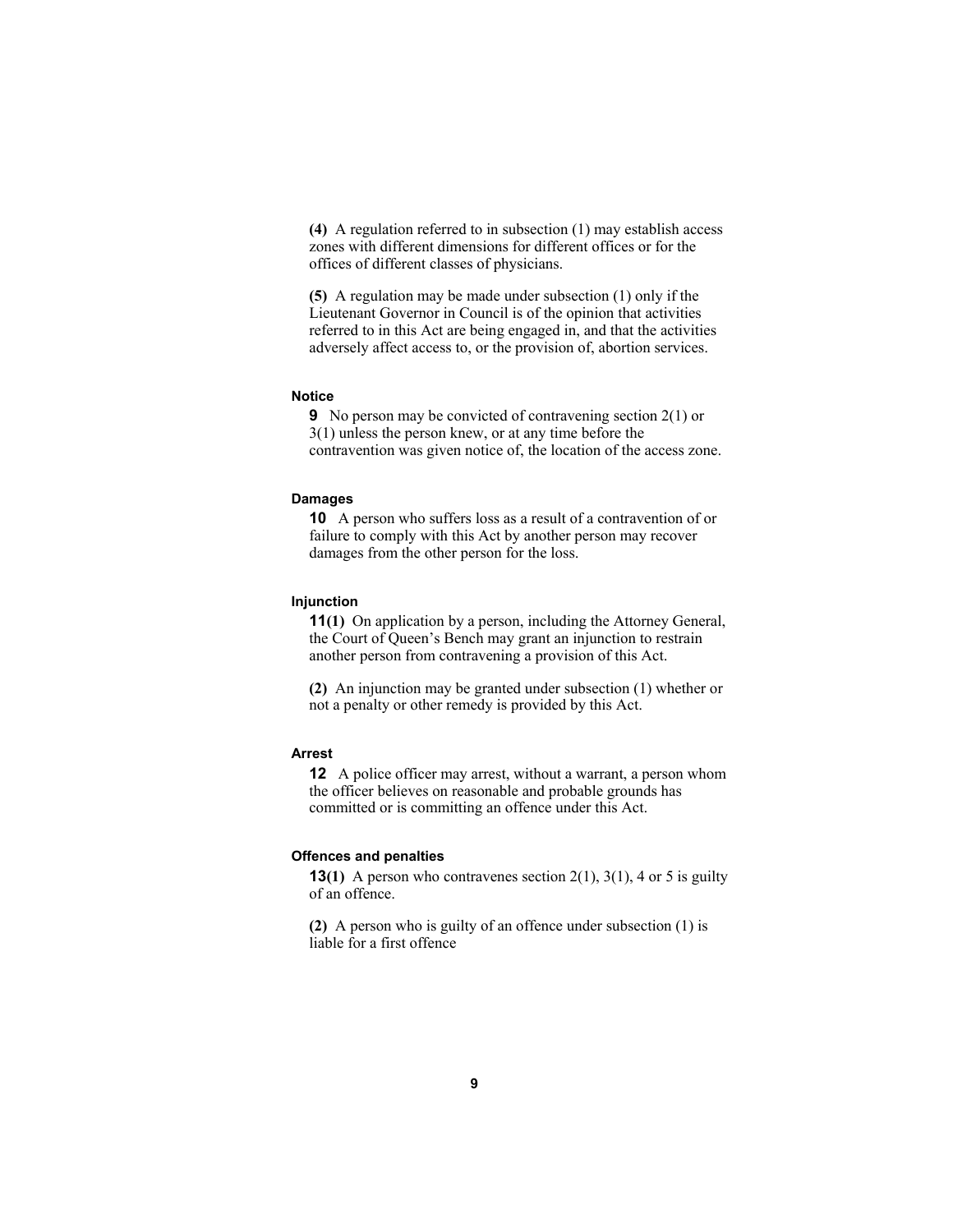- (a) in the case of an individual, to a fine of not more than \$5000 or to a term of imprisonment of not more than 6 months, or to both a fine and imprisonment, or
- (b) in the case of a corporation, to a fine of not more than \$25 000.

**(3)** A person who is guilty of an offence under subsection (1) is liable for a subsequent offence

- (a) in the case of an individual, to a fine of not less than \$1000 and not more than \$10 000 or to a term of imprisonment of not more than one year, or to both a fine and imprisonment, or
- (b) in the case of a corporation, to a fine of not less than \$5000 and not more than \$100 000.

**(4)** Where a corporation commits an offence under this Act, any officer, director or agent of the corporation who directed, authorized, assented to, acquiesced in or participated in the commission of the offence is guilty of that offence and liable to the penalty provided under subsection  $(2)(a)$  or  $(3)(a)$ , as the case may be, whether or not the corporation has been prosecuted or convicted of that offence.

#### **Plan, document as evidence**

**14** A plan or document that

- (a) shows the location of an access zone, and
- (b) is prepared by or under the personal supervision, direction and control of an Alberta land surveyor as defined in the *Land Surveyors Act* and is affixed with the Alberta land surveyor's signature or the stamp of a surveyor's corporation or surveyor's partnership as defined in the *Land Surveyors Act*

is admissible in evidence in any judicial proceeding, and is proof, in the absence of evidence to the contrary, of the information set out in the plan or document without proof of the signature or official character of the person whose signature is affixed to the plan or document or proof of the stamp affixed to the plan or document.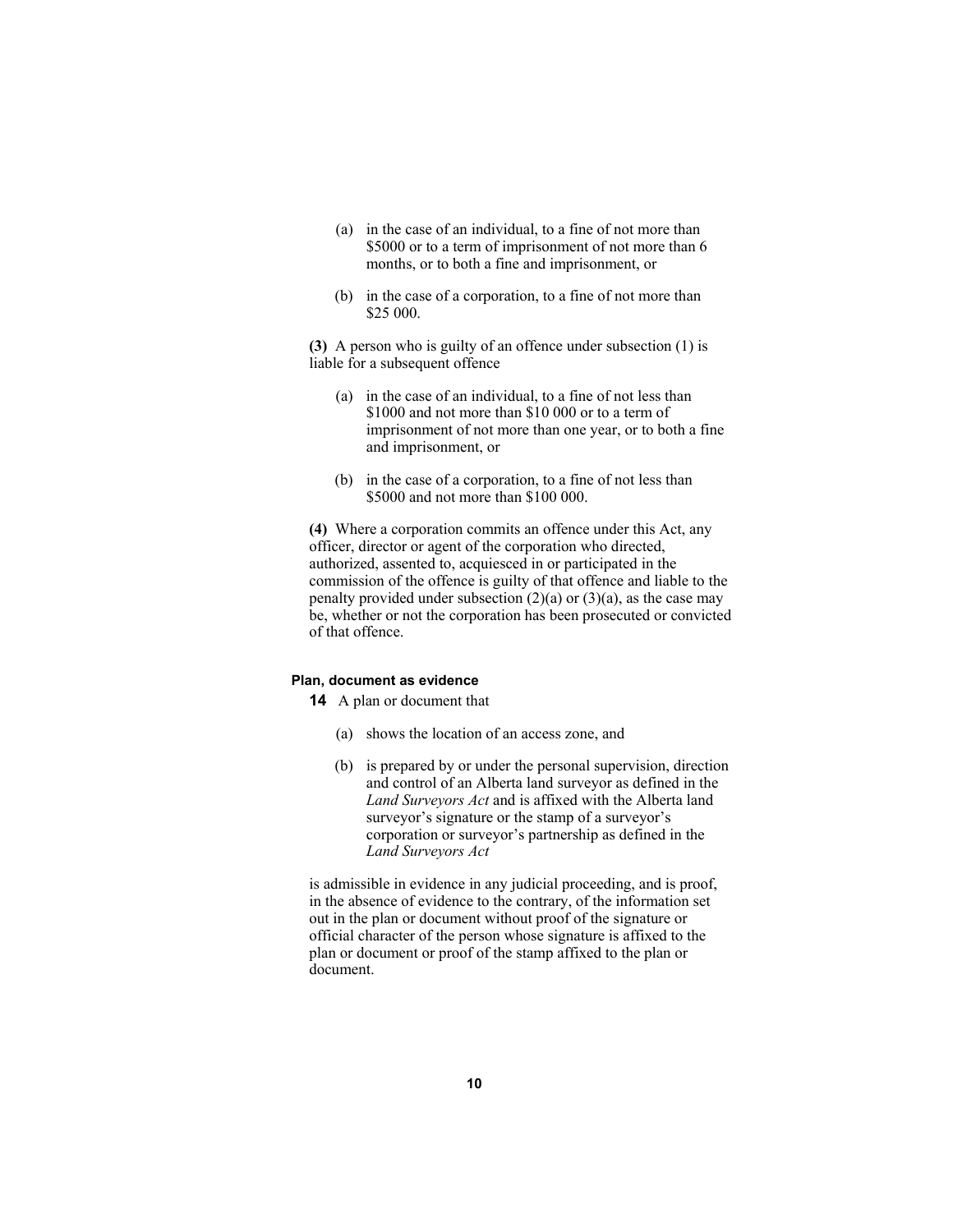## **Regulations**

- **15** The Lieutenant Governor in Council may make regulations
	- (a) specifying or describing premises as a facility for the purposes of section  $1(d)$ ;
	- (b) defining a word or expression that is used but not defined in this Act;
	- (c) generally, to give effect to the purpose of this Act.